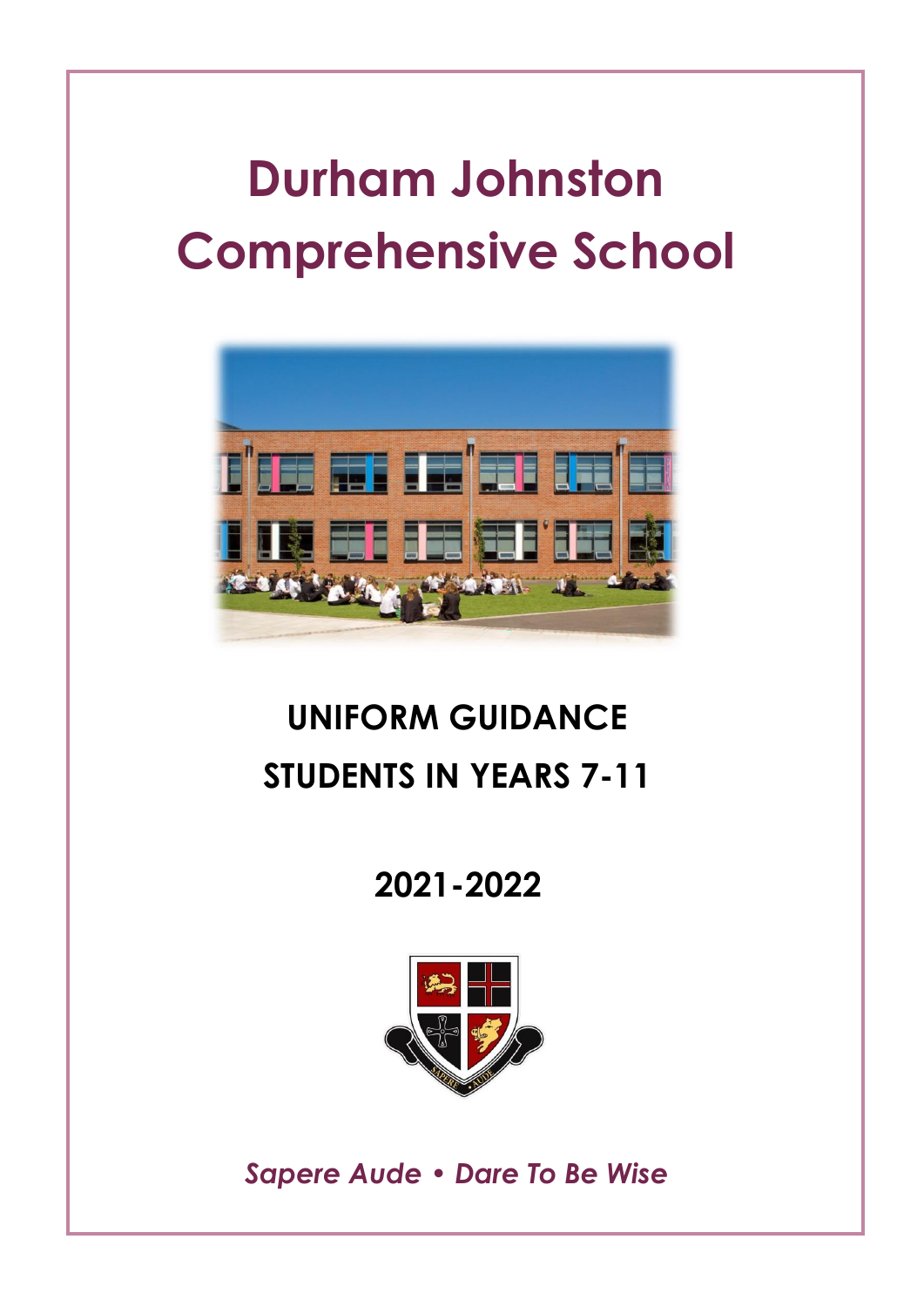## **Uniform for Pupils in Years 7-11**

## **Why is uniform important? Why do we have a particular uniform?**

Durham Johnston's ethos is based upon a belief in the importance of social justice. A child's personal circumstances should not be reflected in their school uniform. When students cross our threshold each morning, they are treated equally and uniform is very important in helping to generate a sense of equality and community. Items of our school uniform are also available from a variety of suppliers so as to reduce cost.

## **Why is it so important that parents, carers and students support ouruniform policy?**

It is very important that parents, carers, and students support our uniform policy as this reflects a commitment to the school and its ethos. The uniform is not open to personal interpretation and, when buying school uniform, please refer to this document only. If you have any questions please contact the school.

### **What is the uniform? What must students wear? What can't students wear?**

To demonstrate our school uniform we have provided the following illustrations and an overview of what students must wear and what they should not wear. Stretchy skirts, leggings, jeans (or trousers that look like jeans) are not part of Durham Johnston's school uniform. Please do not buy them. We are aware that many supermarkets and high street shops sell items marked as school uniform that do not conform to the school's policy. Please do not put yourself to additional expense buying items which will have to be replaced.



The A-line and pleated skirts illustrated below are acceptable alternatives to the straight skirts modelled above.



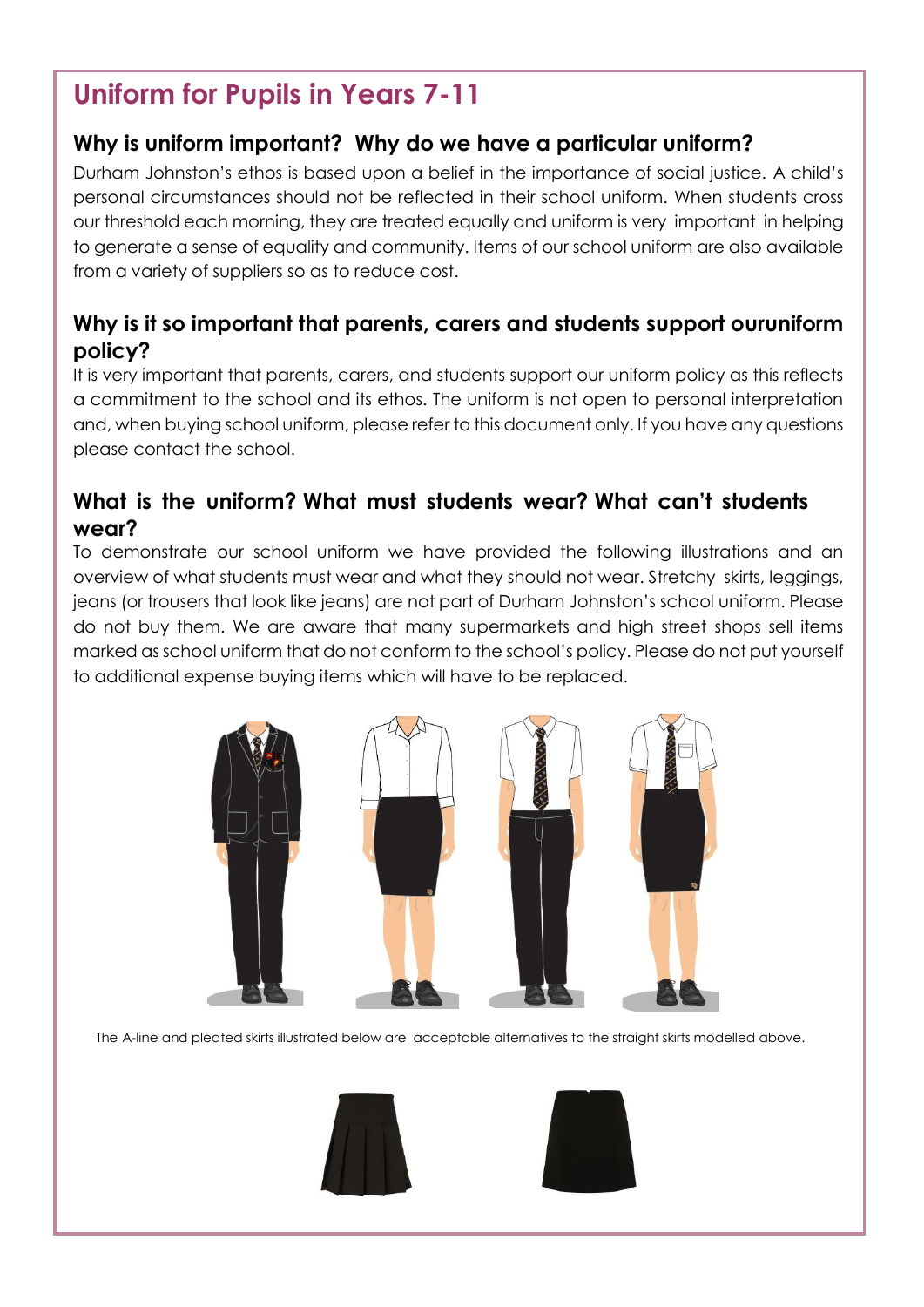| <b>MUST WEAR</b>                                                                                                                                               |              | <b>DON'T WEAR</b>                                                                                                                                                   |    |
|----------------------------------------------------------------------------------------------------------------------------------------------------------------|--------------|---------------------------------------------------------------------------------------------------------------------------------------------------------------------|----|
| A black blazer with the Durham Johnston badge<br>on the top pocket must be worn by all students                                                                | ✓            |                                                                                                                                                                     |    |
| Students must then choose from the following:                                                                                                                  |              |                                                                                                                                                                     |    |
| <b>Black formal style trousers - straight leg or bootcut</b><br>style only<br>Trousers must be full length and the hem should rest<br>on the top of the shoes. | ✓            | Jeans, jeans style or casual trousers,<br>leggings, jeggings or trousers made<br>from stretch-lycra or jersey fabric, or<br>trousers which fit tightly on the ankle | X. |
| <b>OR</b>                                                                                                                                                      |              |                                                                                                                                                                     |    |
| <b>Black straight, A-line or pleated skirt.</b> Skirts should<br>be of reasonable length and worn no shorter than 3<br>inches above the knee.                  | ✓            | Tight skirts made from stretch lycra or<br>jersey type fabric                                                                                                       | X  |
| <b>AND</b>                                                                                                                                                     |              |                                                                                                                                                                     |    |
| White shirt (short or long sleeved) worn with a<br>Durham Johnston school tie (available from Parkins)<br>or                                                   | ✓            | Open necked or polo type shirts                                                                                                                                     | X  |
| White formal blouse with gold embroidered revered<br>collar (available from Parkins)                                                                           |              |                                                                                                                                                                     |    |
| <b>AND</b>                                                                                                                                                     |              |                                                                                                                                                                     |    |
| Plain black footwear                                                                                                                                           | ✓            | High heeled boots or shoes or<br>Ugg styleboots.                                                                                                                    | X  |
| AND                                                                                                                                                            |              |                                                                                                                                                                     |    |
| Plain, un-patterned, black opaque tights<br>(minimum of 40 denier) / plain, un-patterned<br>black socks                                                        | $\checkmark$ | Patterned tights or tights which<br>٠<br>are torn or laddered                                                                                                       | X  |
|                                                                                                                                                                |              | White socks - to be worn for PE<br>٠<br>lessons only.                                                                                                               | X  |
| <b>Optional</b>                                                                                                                                                |              |                                                                                                                                                                     |    |
| Plain black belt                                                                                                                                               |              | Sweatshirts or hoodies                                                                                                                                              | X  |
| Grey V-necked pullover or cardigan                                                                                                                             |              |                                                                                                                                                                     |    |
| Please ensure that head coverings worn for<br>religious purposes are plain black or white                                                                      |              |                                                                                                                                                                     |    |
| It is recommended that a craft apron is worn to<br>protect uniform in practical lessons                                                                        |              |                                                                                                                                                                     |    |
| Please note that outdoor coats, scarves, hats and gloves must not be worn in                                                                                   |              |                                                                                                                                                                     |    |